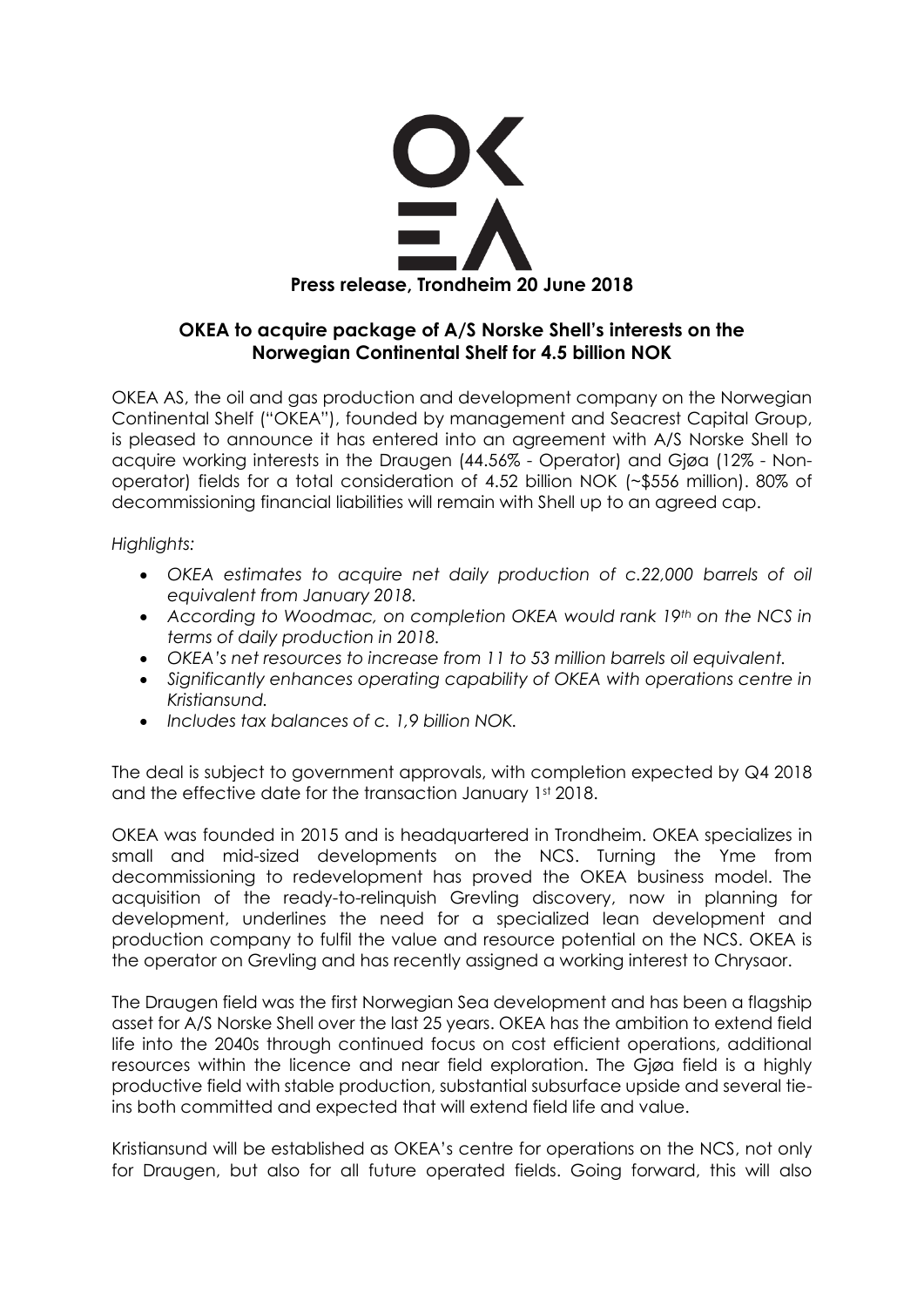represent further opportunities for the service industry already established in Kristiansund. During the transition period OKEA look forward to working closely with Shell and its staff to secure a successful transfer. OKEA look forward to becoming a safe and prudent operator of Draugen. OKEA will assume staff from A/S Norske Shell as a part of this transaction both in Kristiansund and Stavanger, and obviously, the offshore crew on Draugen. In addition to the involved assets, these staff will play a key role in OKEA's future development and operations on the NCS.

The transaction will be financed through a combination of underwritten bond loan and equity. Bangchak Corporation PCL, a Thai downstream oil and gas company, have entered into a strategic partnership with Seacrest Capital Group, and together they will finance the acquisition.

### **OKEA's CEO Erik Haugane, said:**

"This high-quality acquisition is transformational for OKEA. The Draugen field is known for its excellent reservoir properties, operational excellence and outstanding HSSE performance. It will not only give us substantial production and cash flow, but additional operational capability and resource with which to take advantage of future opportunities and create value. We look forward to welcoming the highly skilled and experienced team from Shell and continuing operations in a safe, effective and prudent manner, as we establish the most effective operating company on the NCS."

### **Seacrest Directors added:**

#### **Henrik Schroder, Chairman:**

"The combination of robust production assets, a strong pipeline of new development projects and leveraging OKEA's focus on cost effective development of smaller fields, positions OKEA as a significant and unique player on the NCS.

#### **Paul Murray, Partner:**

"This transaction marks the beginning of a long-term strategic relationship with Bangchak, with whom we expect to continue to co-invest in the future. Globally, Seacrest continues to evaluate and pursue select opportunities to broaden our production and development portfolio, with this being a major milestone in that process.''

#### *For further information:*

| <b>OKEA</b>                                    | www.okea.no                          |
|------------------------------------------------|--------------------------------------|
| Erik Haugane                                   | +47 9072 1655                        |
| Ola Borten Moe                                 | +47 91672125                         |
| <b>Seacrest Capital Group</b><br>Alice Carroll | www.seacrest.com<br>+44 20 3588 0065 |